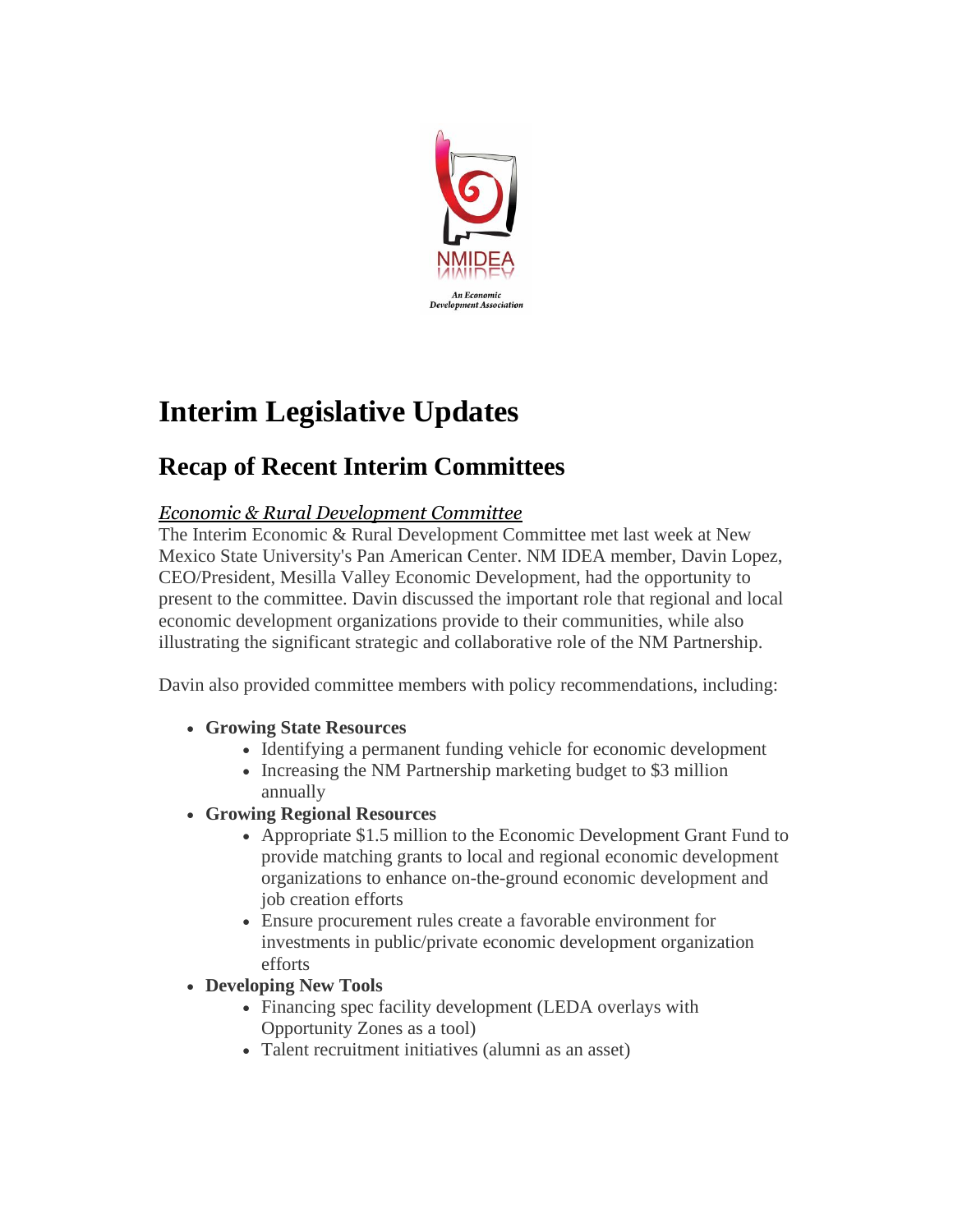You can view Davin's PowerPoint presentation [here.](http://r20.rs6.net/tn.jsp?f=001kERz0cJYgtUyoQ931zcPlFpUSU_o1Se4lWmhptVdPJQv23v2DaAuolNBoravD24vZzsTIvH9AyKVdJjoS2eYrFqoi1aezlWsf4ViyerI_OUmuJuJMjzuKIExfPpN7Nb1krnBD2xLDZgMyCacV9u3podvcnFt-k-XVWz-5GxXNgyhhJeYWsnTfRabntqURv1mlNVTTvBTEpkO7O15S4blsPZY_UCOx-VIDpUghvOXHD6785qBDrSxCCiToj8VkNjE3Y26MGA0Tmc=&c=m8lCRdfEvtOryBU6P8DT7ZLwVCmc9jgCHZEufN0mO-nKvFz3zdnUvA==&ch=F9iIkoQ-n5_fW7OghZYEctIWTIZFPoPGc9-LFi0NTuOLaHug4hUtSw==)

Later during the Economic & Rural Development Committee meeting Jerry Prochazka, Co-Founder, Ganymede Games, spoke with the committee about the video game industry. Earlier this year, Ganymede Games [announced it was locating](http://r20.rs6.net/tn.jsp?f=001kERz0cJYgtUyoQ931zcPlFpUSU_o1Se4lWmhptVdPJQv23v2DaAuolNBoravD24vpFsiaMiqm_RbCWQ5Iz0z1hq2pR223ZWmpvZ_o2BFz_aXS4vGkNCs54_I4Isbb0_F_RTHqNakQ8wvsNBGyZIsTj4qq9VqPFl4HV6ZCcWG1ShPtO_-2sl4P5S649I5NXONQhZcZGrSljKzsEJCsYEMunnd87jvg82lKTMzFz2Nx9JMOdu_usd1nKmunYnDFrQE9QqtcDbgjQEsW5whwya7nwfM278Vh5j_XcRXH4IRYK--Pic6-n2gqA==&c=m8lCRdfEvtOryBU6P8DT7ZLwVCmc9jgCHZEufN0mO-nKvFz3zdnUvA==&ch=F9iIkoQ-n5_fW7OghZYEctIWTIZFPoPGc9-LFi0NTuOLaHug4hUtSw==)  [its headquarters in Las Cruces,](http://r20.rs6.net/tn.jsp?f=001kERz0cJYgtUyoQ931zcPlFpUSU_o1Se4lWmhptVdPJQv23v2DaAuolNBoravD24vpFsiaMiqm_RbCWQ5Iz0z1hq2pR223ZWmpvZ_o2BFz_aXS4vGkNCs54_I4Isbb0_F_RTHqNakQ8wvsNBGyZIsTj4qq9VqPFl4HV6ZCcWG1ShPtO_-2sl4P5S649I5NXONQhZcZGrSljKzsEJCsYEMunnd87jvg82lKTMzFz2Nx9JMOdu_usd1nKmunYnDFrQE9QqtcDbgjQEsW5whwya7nwfM278Vh5j_XcRXH4IRYK--Pic6-n2gqA==&c=m8lCRdfEvtOryBU6P8DT7ZLwVCmc9jgCHZEufN0mO-nKvFz3zdnUvA==&ch=F9iIkoQ-n5_fW7OghZYEctIWTIZFPoPGc9-LFi0NTuOLaHug4hUtSw==) investing over \$1.3 million in its offices and studio.

In a candid conversation, Jerry discussed why Ganymede Games chose Las Cruces. He also touched on items the state needs to continue to work on to attract the video gaming industry, including increasing the availability of risk capital and adequately funding the NM Partnership to better market the state and its assets.

You can view the full PowerPoint presentation [here.](http://r20.rs6.net/tn.jsp?f=001kERz0cJYgtUyoQ931zcPlFpUSU_o1Se4lWmhptVdPJQv23v2DaAuolNBoravD24vohrWD8oW9s9n52mNt4i5gW3DJGJWbYQ-__6Epl8hoEMYU-HFDnv5xKnchbdrfI1LSW6cZplfMqP2hr3iMy77Ef9xE9OJv9JaE8B8ejlUIwkogPnkKbI0lYSQ8INo4CqYHYeBYkM9aw8jC8hVNjm08x0lDoPK6a4BTQozepLddbiZ1TT57iN6NA==&c=m8lCRdfEvtOryBU6P8DT7ZLwVCmc9jgCHZEufN0mO-nKvFz3zdnUvA==&ch=F9iIkoQ-n5_fW7OghZYEctIWTIZFPoPGc9-LFi0NTuOLaHug4hUtSw==) You can also view the NM Partnerships' collateral on the video game industry, [Video Game Production in New](http://r20.rs6.net/tn.jsp?f=001kERz0cJYgtUyoQ931zcPlFpUSU_o1Se4lWmhptVdPJQv23v2DaAuolNBoravD24vh0Vb2x_d9F6pdv3l5olVtDvdeL34kII3P3r1wsXE6aRcr88TmbGFUd6r--z476RaLQ4w9WYCu2VouvK1aBkna6ia7ICdlVhDomUQ9cVqJDODs4_8sRSb_npWeGShUTk-3aCQ4BOlBbqu-SoA4vuWXFGQvvFsG3a-&c=m8lCRdfEvtOryBU6P8DT7ZLwVCmc9jgCHZEufN0mO-nKvFz3zdnUvA==&ch=F9iIkoQ-n5_fW7OghZYEctIWTIZFPoPGc9-LFi0NTuOLaHug4hUtSw==)  [Mexico,](http://r20.rs6.net/tn.jsp?f=001kERz0cJYgtUyoQ931zcPlFpUSU_o1Se4lWmhptVdPJQv23v2DaAuolNBoravD24vh0Vb2x_d9F6pdv3l5olVtDvdeL34kII3P3r1wsXE6aRcr88TmbGFUd6r--z476RaLQ4w9WYCu2VouvK1aBkna6ia7ICdlVhDomUQ9cVqJDODs4_8sRSb_npWeGShUTk-3aCQ4BOlBbqu-SoA4vuWXFGQvvFsG3a-&c=m8lCRdfEvtOryBU6P8DT7ZLwVCmc9jgCHZEufN0mO-nKvFz3zdnUvA==&ch=F9iIkoQ-n5_fW7OghZYEctIWTIZFPoPGc9-LFi0NTuOLaHug4hUtSw==) which was provided to committee members.

The committee also heard a [status update on Spaceport America,](http://r20.rs6.net/tn.jsp?f=001kERz0cJYgtUyoQ931zcPlFpUSU_o1Se4lWmhptVdPJQv23v2DaAuolNBoravD24vhiC1d01qBLK47K8KJJJslUkyFQ_5YWBW6e3Kpa9dR5www1a-lRUxOuHviLbL0G_VM_m0E8dJyOB57ZpYOhETur00KLGyW4ld0JZ7jZYMlH1VDe2HU-u-sKI4g3Msbb62lIKbQvjJBxc4qy_dumXHCnwdUh4aVb2osUfuLZpkUOw=&c=m8lCRdfEvtOryBU6P8DT7ZLwVCmc9jgCHZEufN0mO-nKvFz3zdnUvA==&ch=F9iIkoQ-n5_fW7OghZYEctIWTIZFPoPGc9-LFi0NTuOLaHug4hUtSw==) [updates on Hemp](http://r20.rs6.net/tn.jsp?f=001kERz0cJYgtUyoQ931zcPlFpUSU_o1Se4lWmhptVdPJQv23v2DaAuolNBoravD24vInefJ-UrKFp_rs-0-vmRoDop1bIhW5YZU7FFlbZ58pvl_FefvqHuv7pl6LAxUQCr1VKVcCnfX5D79Q1AZECUnVkiyTZdLz5TNuzFuUkuJwCvpSKv5Z1VTZEUYb7FYev65iiV0xT0EGSgVBUXhvE9ZLxRgNnZSJ1WJ-jPxyNAYNNF0mVvxFugJIvdCmnM6mt-&c=m8lCRdfEvtOryBU6P8DT7ZLwVCmc9jgCHZEufN0mO-nKvFz3zdnUvA==&ch=F9iIkoQ-n5_fW7OghZYEctIWTIZFPoPGc9-LFi0NTuOLaHug4hUtSw==)  [manufacturing,](http://r20.rs6.net/tn.jsp?f=001kERz0cJYgtUyoQ931zcPlFpUSU_o1Se4lWmhptVdPJQv23v2DaAuolNBoravD24vInefJ-UrKFp_rs-0-vmRoDop1bIhW5YZU7FFlbZ58pvl_FefvqHuv7pl6LAxUQCr1VKVcCnfX5D79Q1AZECUnVkiyTZdLz5TNuzFuUkuJwCvpSKv5Z1VTZEUYb7FYev65iiV0xT0EGSgVBUXhvE9ZLxRgNnZSJ1WJ-jPxyNAYNNF0mVvxFugJIvdCmnM6mt-&c=m8lCRdfEvtOryBU6P8DT7ZLwVCmc9jgCHZEufN0mO-nKvFz3zdnUvA==&ch=F9iIkoQ-n5_fW7OghZYEctIWTIZFPoPGc9-LFi0NTuOLaHug4hUtSw==) and the [state of the dairy industry.](http://r20.rs6.net/tn.jsp?f=001kERz0cJYgtUyoQ931zcPlFpUSU_o1Se4lWmhptVdPJQv23v2DaAuolNBoravD24vJK3_NgxBM3f45OHBF9BjQt2fDJzcglDFf1uXiPvvQ5wK__4xiWANfymu50Ht5wkgI2GEzw9aQcVn5ji0x74Nc-KLH7leVaffC87CrGCvSG75kOfM_5bEYRaTLHIIKnHmZjmm-5HS4h_CbM1Wlig7cQoklICUXrFohBFpBmHY_3DHF_7f4PE_4g==&c=m8lCRdfEvtOryBU6P8DT7ZLwVCmc9jgCHZEufN0mO-nKvFz3zdnUvA==&ch=F9iIkoQ-n5_fW7OghZYEctIWTIZFPoPGc9-LFi0NTuOLaHug4hUtSw==)

#### *Legislative Finance Committee*

On June 20th, Economic Development Department Secretary Alicia Keyes presented to the Legislative Finance Committee. The presentation was titled, *[Economic Development Plan for Strategic Use of Local Economic Development Act,](http://r20.rs6.net/tn.jsp?f=001kERz0cJYgtUyoQ931zcPlFpUSU_o1Se4lWmhptVdPJQv23v2DaAuolNBoravD24vj6LNgLYs84Xo8Q_heOfHd_mmVtkymQnXyNlGwdtjRBuYAGHtJbNuS2rwAjV6N4VW0rEUJcawtvGON6UKeJvv3B-Ds62Fa3oBFY9R13OwSliFc0cixTOmykBU0AUAEDIK7kS5rbCsB1EhTfG92qnwKXRfhmtAnB_6nBBN0EiTBrFseeKUguEGwnKX6c5d06eC&c=m8lCRdfEvtOryBU6P8DT7ZLwVCmc9jgCHZEufN0mO-nKvFz3zdnUvA==&ch=F9iIkoQ-n5_fW7OghZYEctIWTIZFPoPGc9-LFi0NTuOLaHug4hUtSw==)  [Jobs Training Incentive Program, Film Credit Oversight and Activity, and Other](http://r20.rs6.net/tn.jsp?f=001kERz0cJYgtUyoQ931zcPlFpUSU_o1Se4lWmhptVdPJQv23v2DaAuolNBoravD24vj6LNgLYs84Xo8Q_heOfHd_mmVtkymQnXyNlGwdtjRBuYAGHtJbNuS2rwAjV6N4VW0rEUJcawtvGON6UKeJvv3B-Ds62Fa3oBFY9R13OwSliFc0cixTOmykBU0AUAEDIK7kS5rbCsB1EhTfG92qnwKXRfhmtAnB_6nBBN0EiTBrFseeKUguEGwnKX6c5d06eC&c=m8lCRdfEvtOryBU6P8DT7ZLwVCmc9jgCHZEufN0mO-nKvFz3zdnUvA==&ch=F9iIkoQ-n5_fW7OghZYEctIWTIZFPoPGc9-LFi0NTuOLaHug4hUtSw==)  [Incentives.](http://r20.rs6.net/tn.jsp?f=001kERz0cJYgtUyoQ931zcPlFpUSU_o1Se4lWmhptVdPJQv23v2DaAuolNBoravD24vj6LNgLYs84Xo8Q_heOfHd_mmVtkymQnXyNlGwdtjRBuYAGHtJbNuS2rwAjV6N4VW0rEUJcawtvGON6UKeJvv3B-Ds62Fa3oBFY9R13OwSliFc0cixTOmykBU0AUAEDIK7kS5rbCsB1EhTfG92qnwKXRfhmtAnB_6nBBN0EiTBrFseeKUguEGwnKX6c5d06eC&c=m8lCRdfEvtOryBU6P8DT7ZLwVCmc9jgCHZEufN0mO-nKvFz3zdnUvA==&ch=F9iIkoQ-n5_fW7OghZYEctIWTIZFPoPGc9-LFi0NTuOLaHug4hUtSw==)*

A portion of the presentation discussed potential strategic changes to the Job Training Incentive Program (JTIP) for fiscal year 2021.

Discussed changes included:

- Raising wage thresholds
- Prioritizing industries that diversity the economy and state revenues
- Better alignment with target industries
- Better coordination with the Workforce Solutions and Higher Education Departments

The full PowerPoint presentation can be seen [here.](http://r20.rs6.net/tn.jsp?f=001kERz0cJYgtUyoQ931zcPlFpUSU_o1Se4lWmhptVdPJQv23v2DaAuolNBoravD24vj6LNgLYs84Xo8Q_heOfHd_mmVtkymQnXyNlGwdtjRBuYAGHtJbNuS2rwAjV6N4VW0rEUJcawtvGON6UKeJvv3B-Ds62Fa3oBFY9R13OwSliFc0cixTOmykBU0AUAEDIK7kS5rbCsB1EhTfG92qnwKXRfhmtAnB_6nBBN0EiTBrFseeKUguEGwnKX6c5d06eC&c=m8lCRdfEvtOryBU6P8DT7ZLwVCmc9jgCHZEufN0mO-nKvFz3zdnUvA==&ch=F9iIkoQ-n5_fW7OghZYEctIWTIZFPoPGc9-LFi0NTuOLaHug4hUtSw==)

### **Ongoing Interim Committee**

#### *Legislative Finance Committee*

The Legislative Finance Committee (LFC) mission is to "provide the Legislature with objective fiscal and public policy analyses, recommendations and oversight of